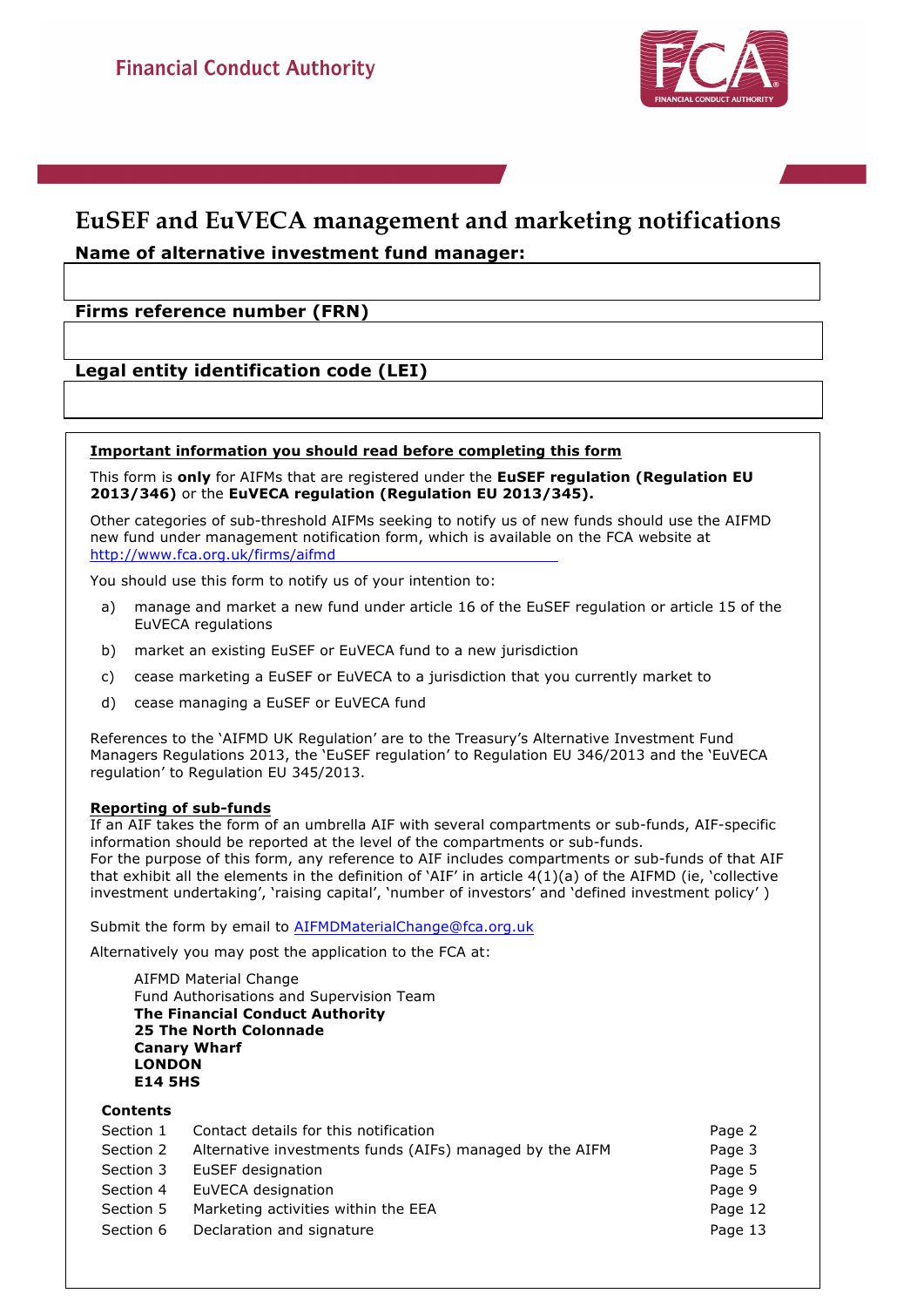# **1. Contact details for this notification**

**We need this information in case we need to contact you when we assess this notification.** 

**1.1** Details of the person we should contact about this notification**.** 

| Name          |  |
|---------------|--|
| Position      |  |
| Firm          |  |
| Phone number  |  |
| Email address |  |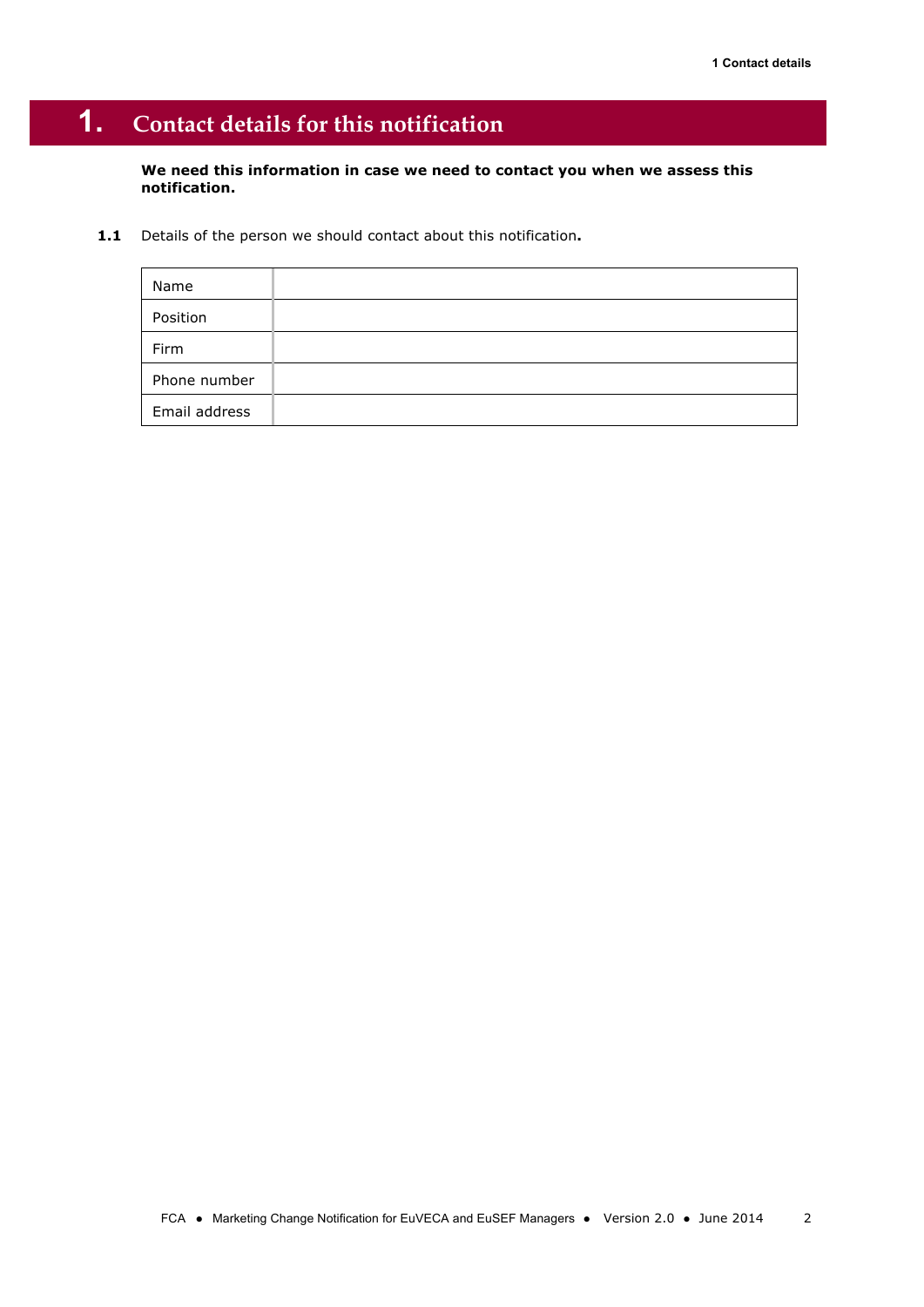## **2. Alternative investments funds (AIFs) managed by AIFM**

**Please complete this section if you are notifying us of a new fund that you intend to manage and market under article 16 of the EuSEF Regulation or article 15 of the EuVECA Regulation.**

**2.1 Please complete the 'EuSEF & EuVECA' tab on the 'Schedule of AIFs' for small registered UK AIFMs with details of all new or amended AIFs being notified.** (http://fca.org.uk/static/documents/forms/aif-schedule-small-registered-aifm.xlsx)

The schedule of new registered AIFs has been completed and attached.

**Note:** This form and all supporting documents should be in final form and saved using the document naming convention AIFMD EXAUM XXXXXX FRN##### YYYYMMDD replacing the X with an intuitive description of the documents, for example PROSPECTUS, PPM, LPA and replacing # with your six-digit FRN.

- **2.2 Please confirm which of the options below has been provided to satisfy the information required by article 5(2)(a) to (c) of the AIFMD level 2 regulation in relation to each new AIF.** 
	- $\Box$  Offering document attached for all new AIFs.
	- Extract of an offering document attached for all new AIFs.
	- Columns L to U completed for all new AIFs.

If you provide an offering document or an extract of an offering document that contains all of the information required by columns L to U of the schedule, then you are not required to separately complete these columns. If the offering document or extract of the offering document does not contain all of the information required in columns L to U, you must provide this information separately in the schedule referred to in question 2.1 above.

- **2.3 Please confirm the total assets under management for all AIFs to which you are, and will be, appointed AIFM, excluding any AIFs subject to transitional arrangements under regulations 74 and 75. This should be calculated as set out in article 2 of the AIFMD level 2 regulation.**
- **2.4 Please confirm that the combined assets of AIFs to which you are, and will be, appointed as AIFM will be within the small AIFM threshold set out in the UK AIFM regulations 9(1)(a).**

Yes  $\rightarrow$  Proceed to next section.

No ▶ Please provide further details below.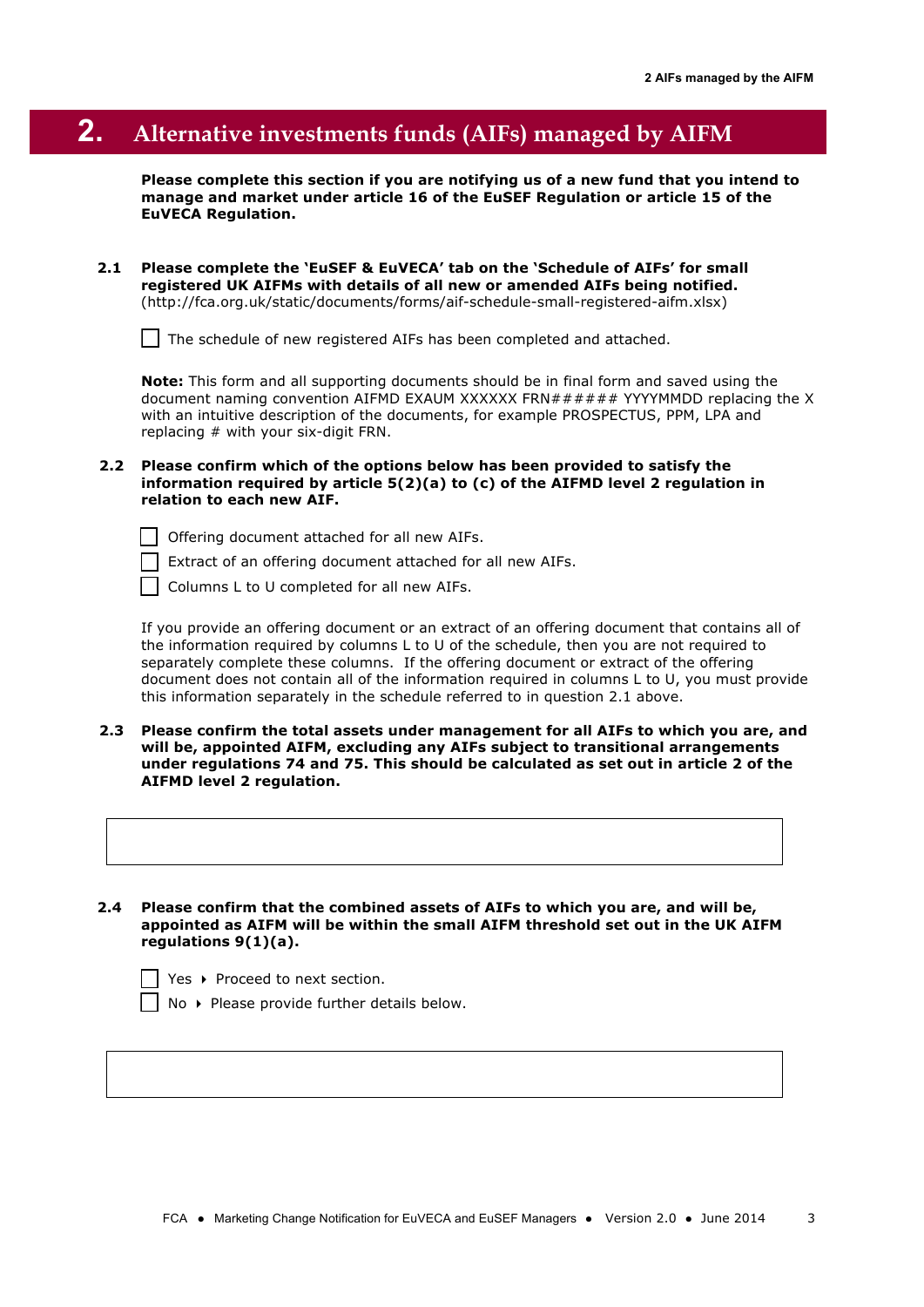- **2.5 Please confirm that you can demonstrate that the fund will be marketed exclusively to investors who are considered to be one of the following.**
	- **a. Professional clients in accordance with section 1 of Annex II to the Markets in Financial Instruments Directive (MiFID) 2004/39/EC, or which may, on request, be treated as professional clients in accordance with section II of Annex II to MiFID.**
	- **b. Investors that commit to invest a minimum of €100,000 and state in writing in a separate document from the contract that is concluded for the commitment to invest, that they are aware of the risks associated with the envisaged commitment.**
	- **c. Executives, directors or employees involved in the management of a EuSEF/EuVECA manager when investing in the EuSEFs/EuVECAs that they manage.**
	- $\Box$  Yes  $\rightarrow$  Please provide further details below including explanation on compliance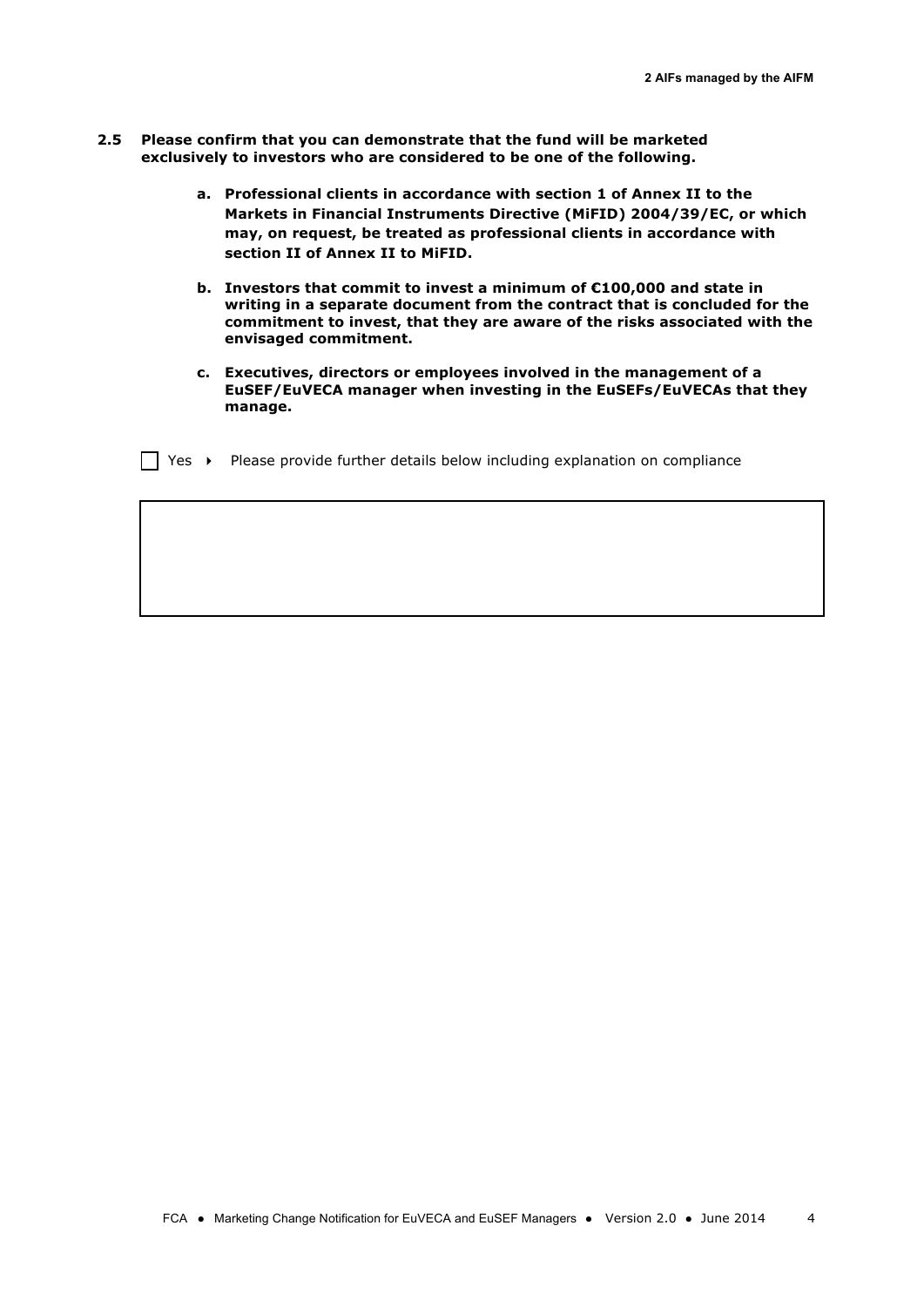## **3. EuSEF designation**

### **Complete this section if your notification concerns a EuSEF fund**

### **We must be satisfied that the funds you manage will meet all relevant conditions for qualifying as a European social entrepreneurship fund (EuSEF).**

Note: Please ensure that a separate copy of this section has been filled in for each intended qualifying social entrepreneurship fund being notified. You may generate additional copies of this section of the form by printing this section multiple times.

| <b>EuSEF name</b> |  |
|-------------------|--|
|                   |  |

### **3.1 Please indicate the type of notification you wish to make in respect of this fund**

Note: If you no longer manage any EuSEF or EuVECA funds and wish to cancel your registration, please submit a Small Registered AIFMD Change Form

 $\Box$  intention to manage and market a new fund  $\blacktriangleright$  Proceed to next question

intention to market this existing fund to a new jurisdiction  $\blacktriangleright$  Continue to section 5

 $\Box$  intention to cease marketing in existing jurisdictions  $\blacktriangleright$  Continue to section 5

 $\Box$  intention to cease managing this fund  $\blacktriangleright$  Please provide the effective date of this change and

say why management of this fund has/will cease, then continue to section 6

Note: The FCA will inform you within 20 working days of receiving the notification if we determine that the fund is not a qualifying social entrepreneurship fund under article 16 of the EuSEF Regulation.

#### **3.2 Please provide details of the overall social outcomes targeted by the fund and the methods used to measure these targeted outcomes.**

**For examples of relevant criteria for these purposes, see article 10(1) of the EuSEF regulation.**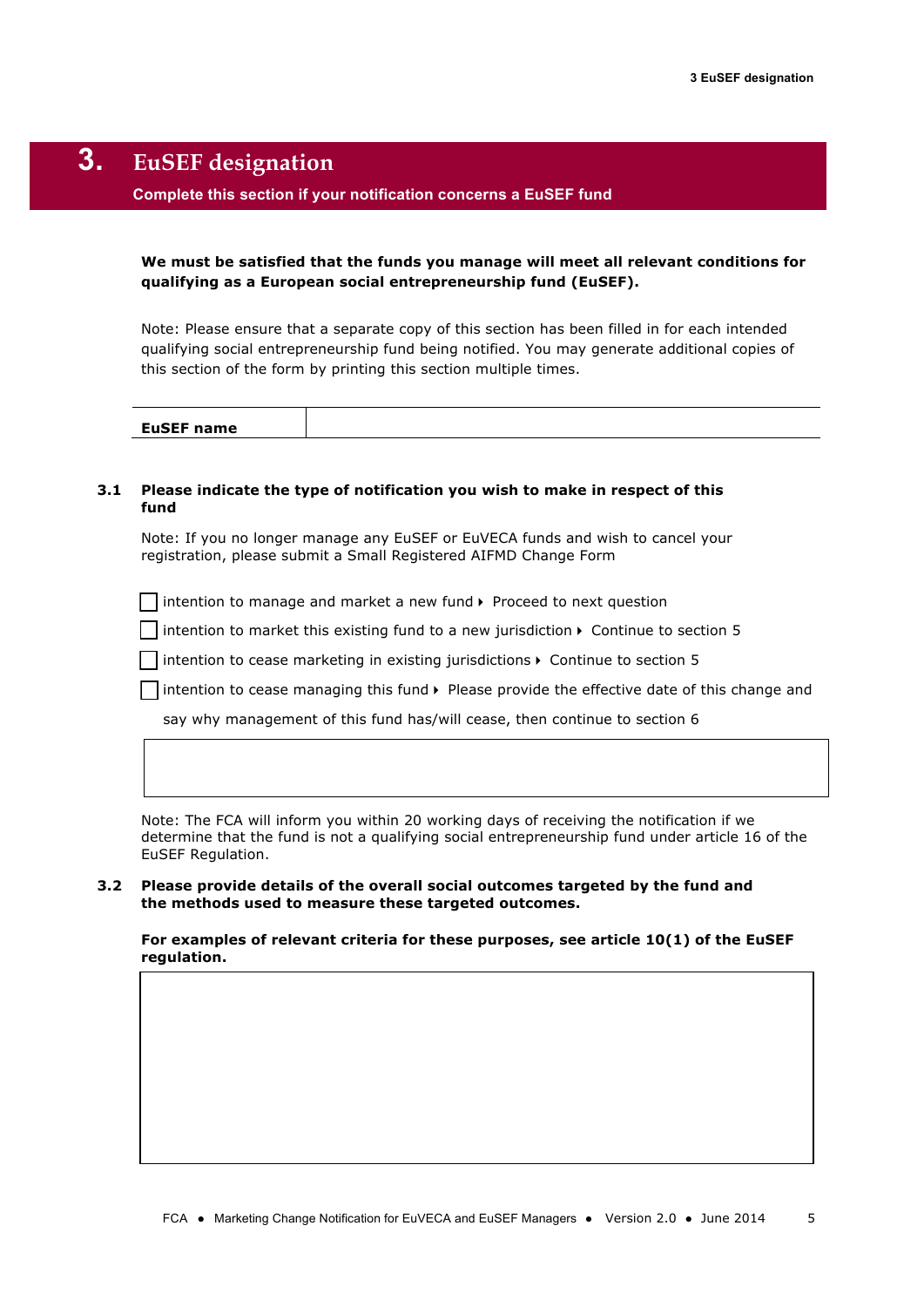**3.3 Please confirm that for the fund, at least 70% of the aggregate capital contributions and uncalled committed capital are intended to be invested in assets that are classified as qualifying investments, in line with article 3(1)(e) of the EuSEF regulation.**

 $\Box$  Yes  $\rightarrow$  Please provide further details below.

**3.4 Please confirm that, for the fund, no more than 30% of the aggregate capital contributions and uncalled capital will be used for acquisition of assets other than qualifying investments.** 

 $\Box$  Yes  $\rightarrow$  Please provide further details below.

**Details on the calculation of the 30% threshold can be found under article 5(1) of the EuSEF regulation**

**3.5 Please confirm that, at the time of investment by the fund, the achievement of measurable positive social impact will be the primary objective of each of the qualifying portfolio undertakings in which the fund invests.** 

 $\vert \vert$  Yes  $\rightarrow$  Please provide further details below.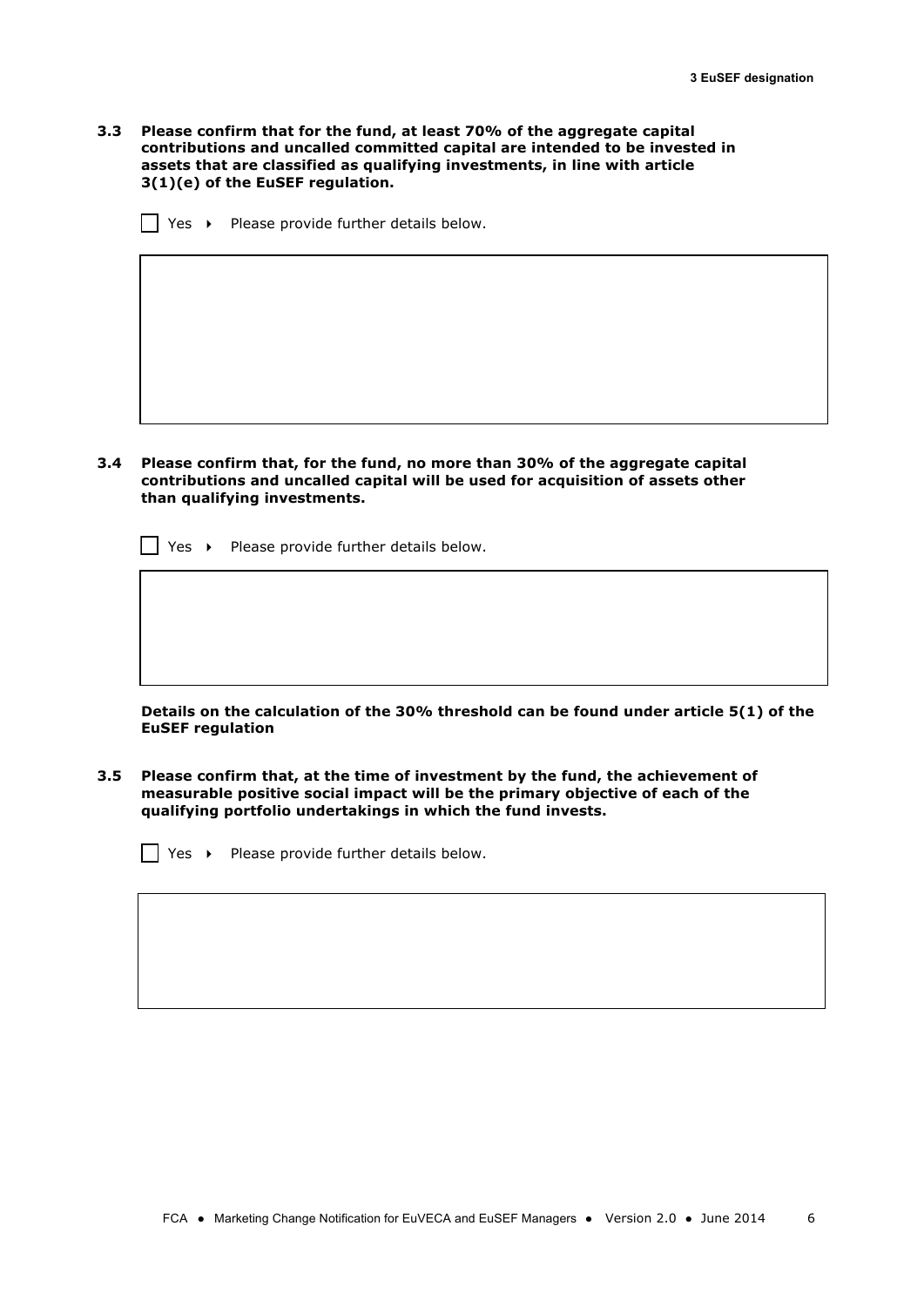**3.6 Please confirm that, for investments in portfolio undertakings that are established in a third country, you will take sufficient measures to ensure that each of these portfolio undertakings will fulfil the requirements of article 3(1)(d)(v) of the EuSEF regulation.**

 $\Box$  Not applicable

Yes  $\rightarrow$  Please provide further details below on these measures.

#### **3.7 Please confirm whether any portion of the funds will be invested in one or several other EuSEFs?**

- | | Yes > Please provide further details below including explanation on compliance with article 3(1)(e)(iii) of the EuSEF regulation.
	- No > Please proceed to next question.

**3.8 Please confirm that you have developed procedures to measure the extent to which the qualifying portfolio undertakings that the fund invests in achieve the positive social impact they are committed to. The procedures must meet the requirement of article 10(1) of the EuSEF regulation.**

 $\vert \vert$  Yes  $\rightarrow$  Please provide further details below on the procedures developed.

### **3.9 Please confirm that you can demonstrate that the firm will not employ at the level of the EuSEF, any method by which the exposure of the fund will be increased beyond the level of its committed capital?**

Yes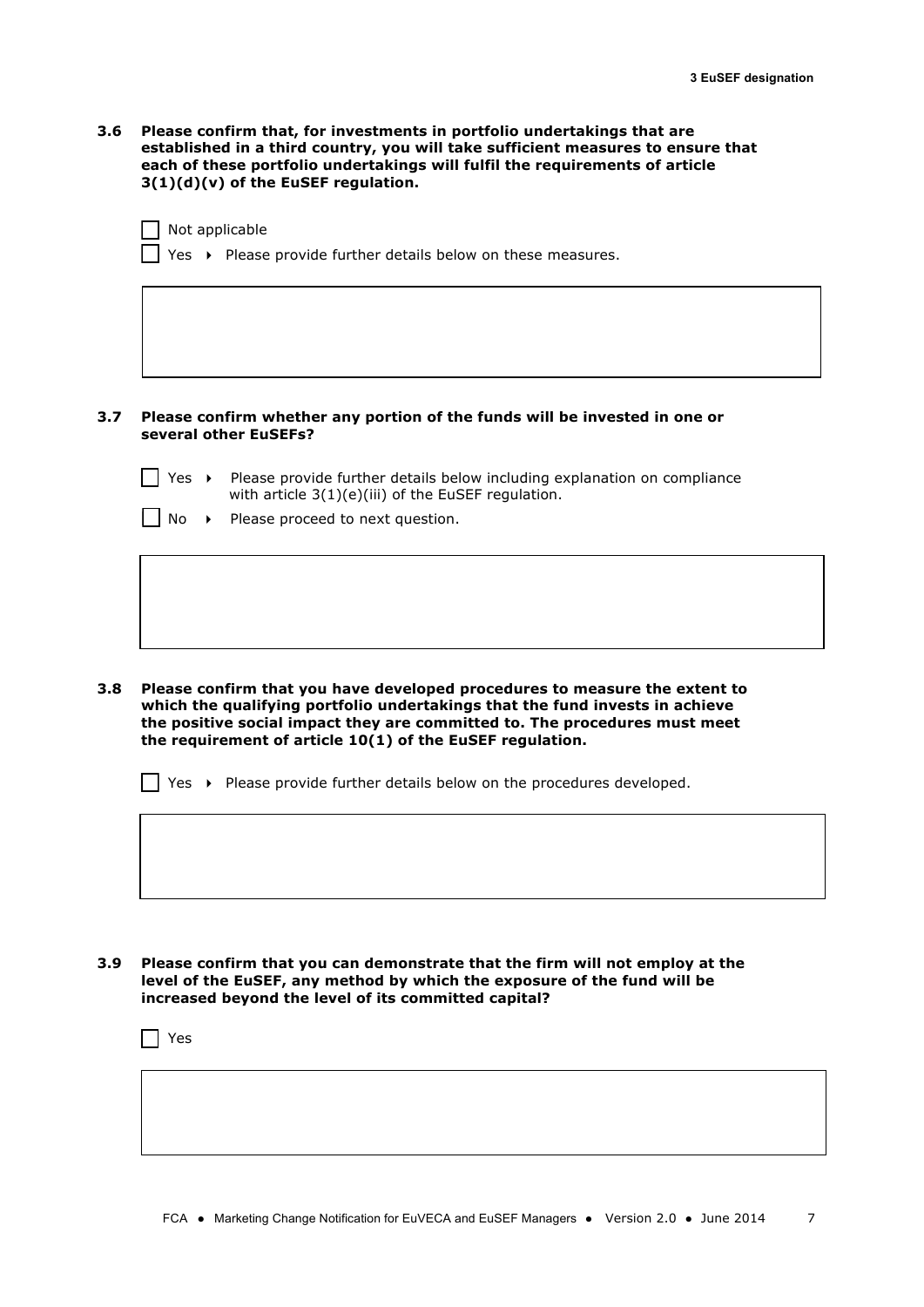**3.10 Please confirm that the rules for the valuation of assets are set out in the EuSEFs rules or instruments of incorporation and that these rules ensure a sound and transparent valuation process.**

 $\prod$  Yes

**3.11 Please confirm that the valuation procedures used shall ensure that the assets are valued properly and that the asset value is calculated at least annually.**

 $\prod$  Yes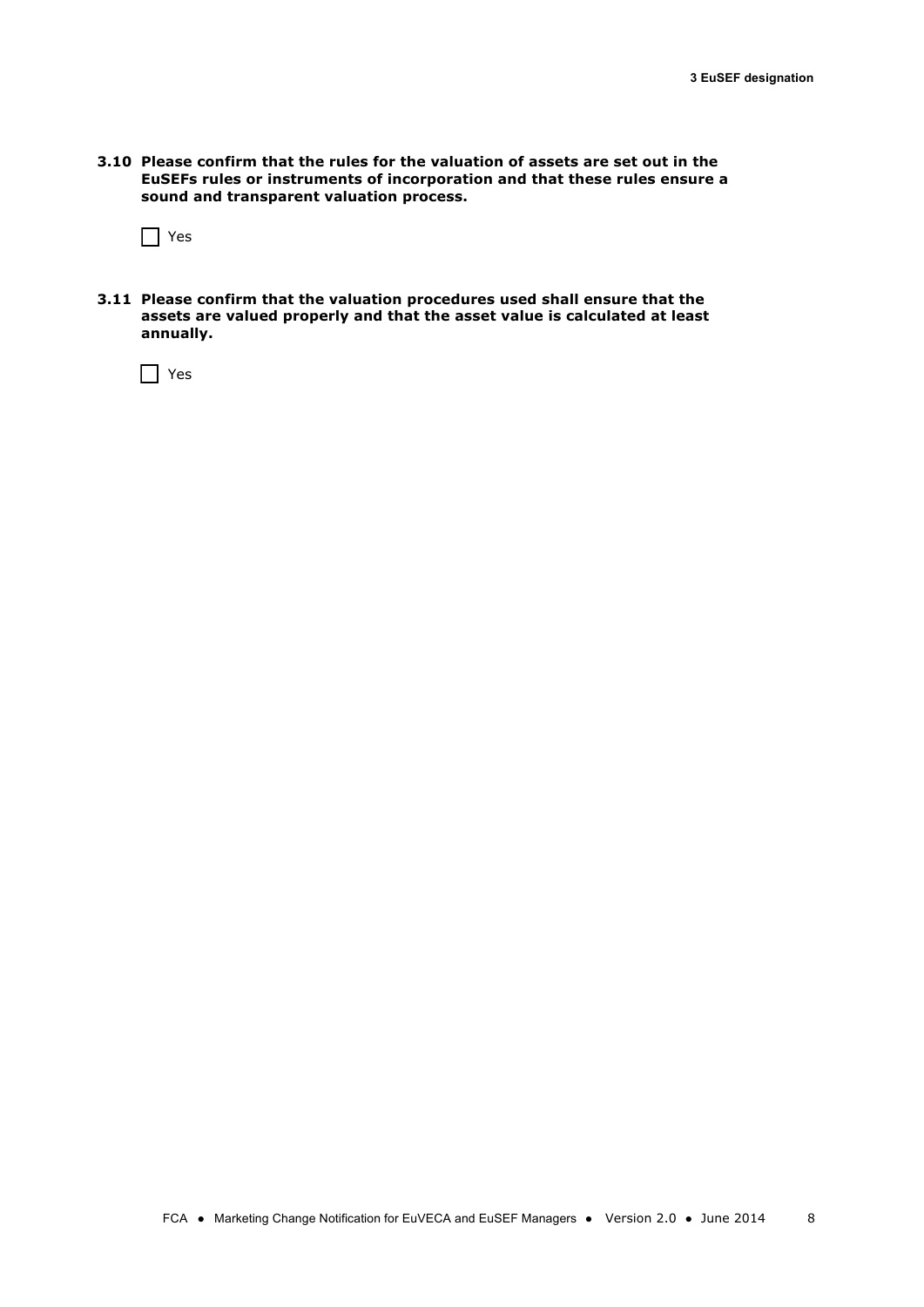## **4. EuVECA designation**

### **Complete this section if your notification concerns a EuVECA fund**

### **We must be satisfied that the funds you manage will meet all relevant conditions for qualifying as a European venture capital fund (EuVECA).**

Note: Please ensure that a separate copy of this section has been filled in for each intended qualifying venture capital fund being notified. You may generate additional copies of this section of the form by printing this section multiple times.

### **4.1 Please indicate the type of notification you wish to make in respect of this fund**

Note: If you no longer manage any EuSEF or EuVECA funds and wish to cancel your registration, please submit a Small Registered AIFMD Change Form

 $\Box$  intention to manage and market a new fund  $\blacktriangleright$  Proceed to next question

 $\Box$  intention to market this existing fund to a new jurisdiction  $\triangleright$  Continue to section 5

intention to cease marketing in existing jurisdictions  $\rightarrow$  Continue to section 5

 $\Box$  intention to cease managing this fund  $\blacktriangleright$  Please provide the effective date of this change and

say why management of this fund has/will cease, then continue to section 6

Note: The FCA will inform you within 20 working days of receiving the notification if we determine that the fund is not a qualifying venture capital fund under article 15 of the EuVECA Regulation.

### **4.2 Please provide a description of the investment strategy and objectives of the fund.**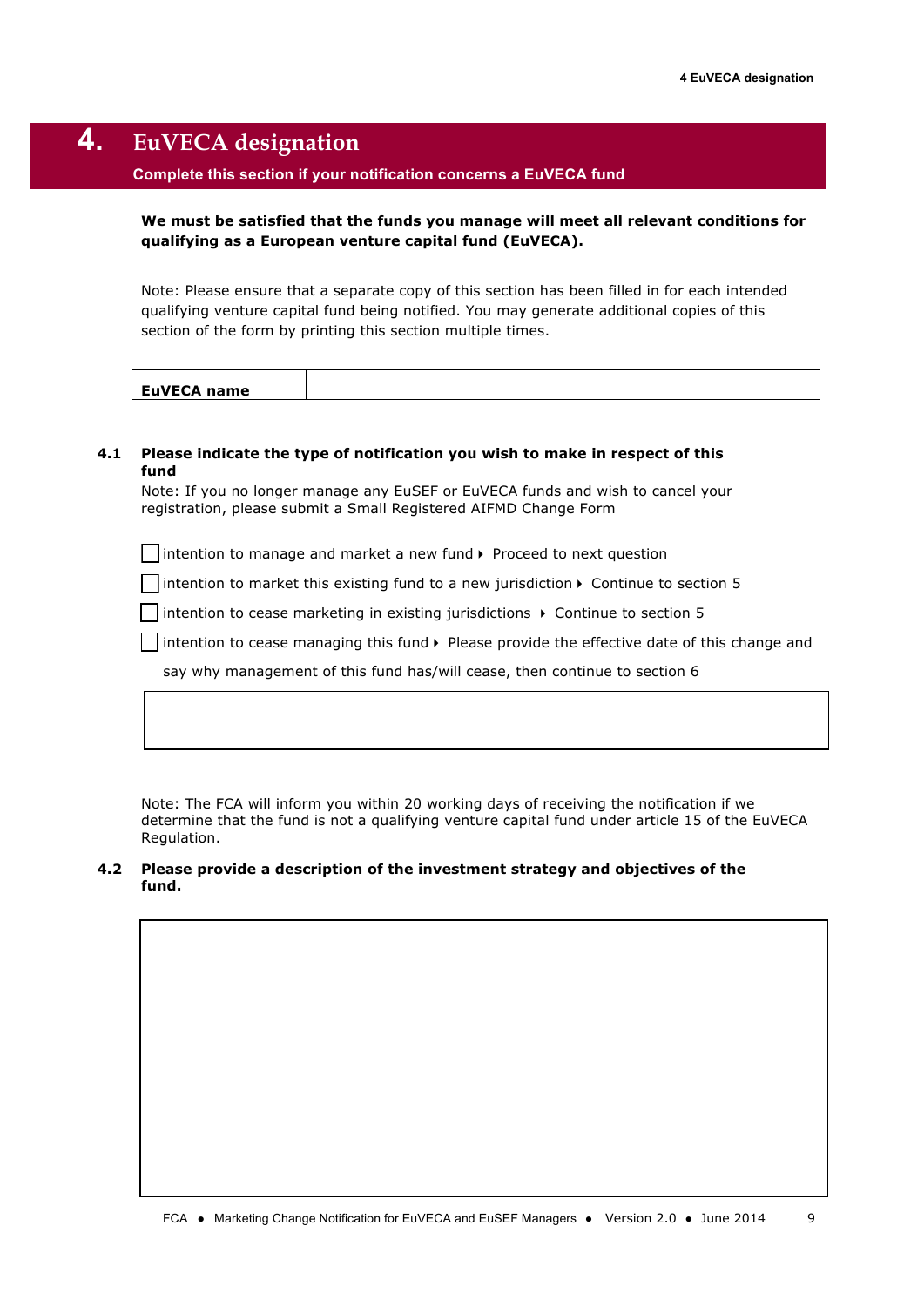**4.3 Please confirm that, for the fund, at least 70% of the aggregate capital contributions and uncalled committed capital are intended to be invested in assets that are classified as qualifying investments, in line with article 3(e) of the EuVECA regulation.**

 $\Box$  Yes  $\rightarrow$  Please provide further details below.

**4.4 Please confirm that, for the fund, no more than 30% of the aggregate capital contributions and uncalled capital will be used for acquisition of assets other than qualifying investments.** 

 $\bigcap$  Yes  $\rightarrow$  Please provide further details below.

**Details of the calculation of the 30% threshold can be found under article 5(1) of the EuVECA regulation**

**4.5 Please confirm that, for investments in portfolio undertakings that are established in a third country, you will take sufficient measures to ensure that each of these portfolio undertakings will fulfil the requirements of article 3(d)(iv) of the EuVECA regulation.**

| Yes ▶ Please provide further details below on these measures. |  |
|---------------------------------------------------------------|--|
|---------------------------------------------------------------|--|

 $\Box$  N/A  $\rightarrow$  Please proceed to next question.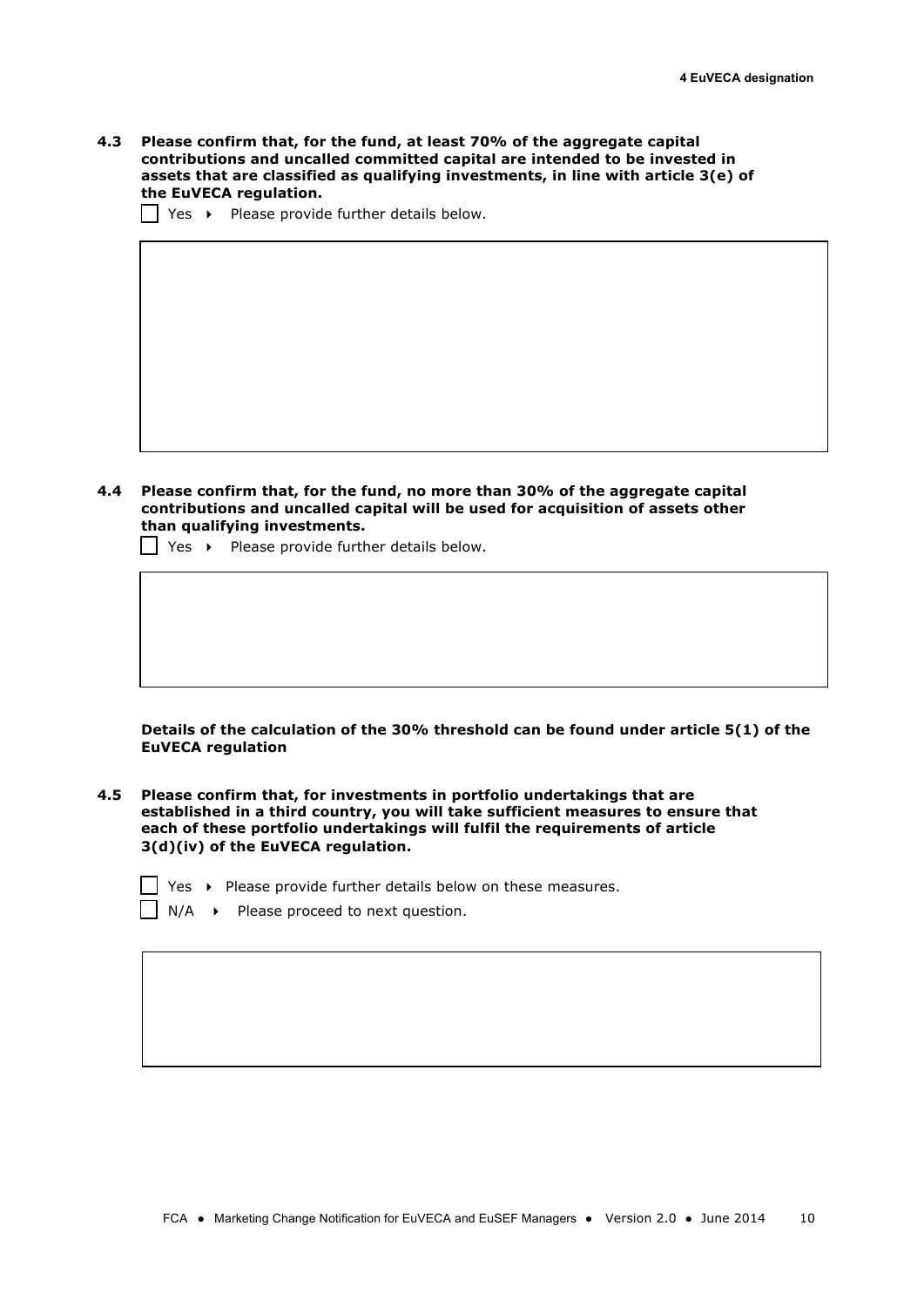### **4.6 Please confirm whether any portion of the funds will be invested in one or several other EuVECAs?**

- $\Box$  Yes  $\rightarrow$  Please provide further details below including explanation on compliance with article 3(e)(iv) of the EuVECA regulation.
- $\Box$  No  $\rightarrow$  Please proceed to next question.

**4.7 Please confirm that you can demonstrate that the firm will not employ at the level of the EuVECA, any method by which the exposure of the fund will be increased beyond the level of its committed capital?** 

 $\vert$  Yes  $\vert$  Please provide further details below including explanation on compliance

- **4.8 Please confirm that the rules for the valuation of assets are set out in the EuVECAs rules or instruments of incorporation and that these rules ensure a sound and transparent valuation process.** Yes
- **4.9 Please confirm that the valuation procedures used shall ensure that the assets are valued properly and that the asset value is calculated at least annually.**

 $\Box$  Yes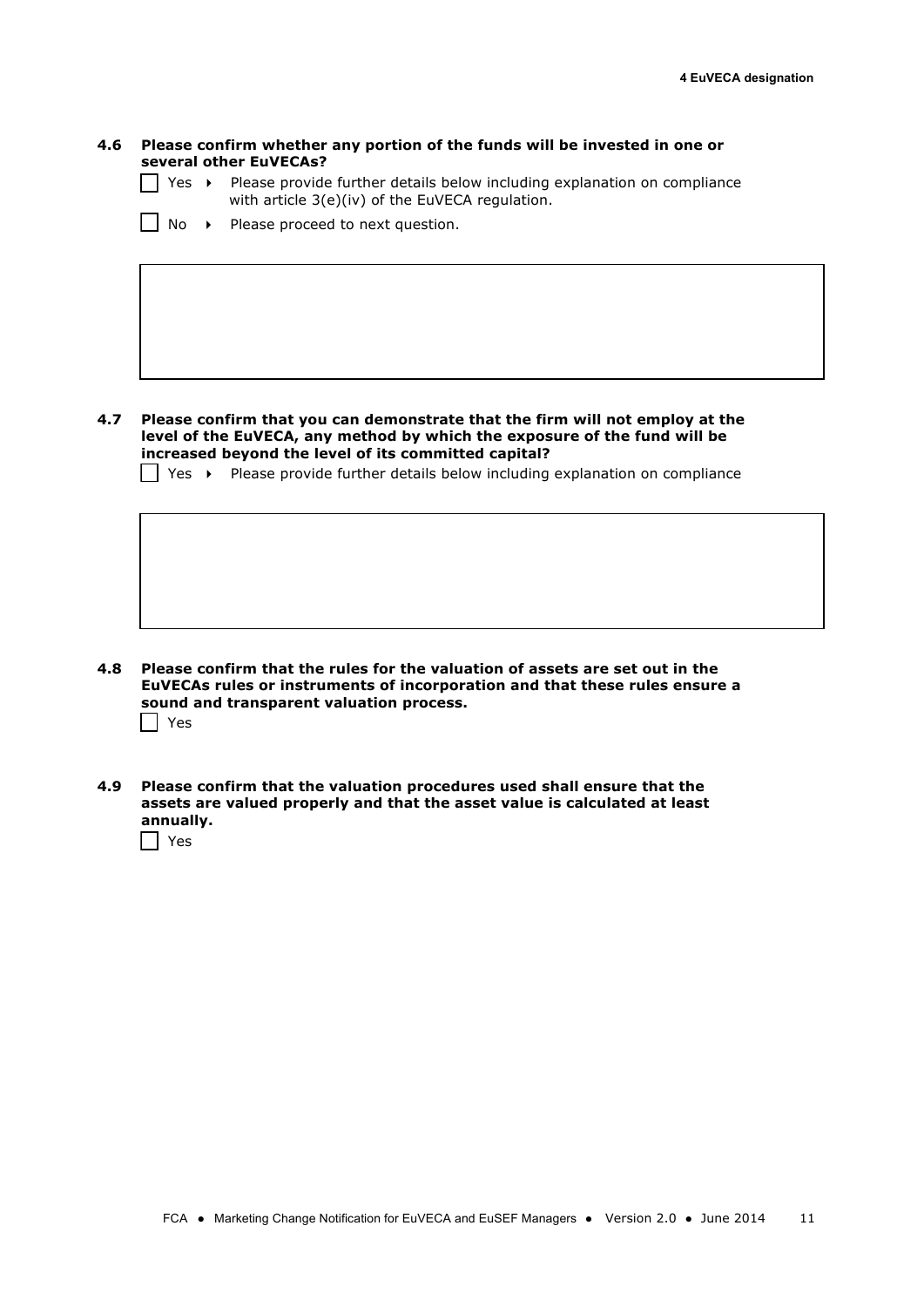# **5. Marketing activities within the EEA**

### **We need to know the member states where the EuSEF/EuVECA will be marketed.**

Note: Please ensure that a separate copy of this section has been filled in for each EuSEF/EuVECA being notified. You may generate additional copies of this section of the form by printing this section multiple times.

| EuSEF          | <b>Fund legal name</b> |
|----------------|------------------------|
| <b>JEuVECA</b> |                        |

### **5.1 Please confirm the member states where the EuSEF or EuVECA will be marketed.**

|                       | <b>Fund will be</b> | <b>Existing</b>        | From what date       |
|-----------------------|---------------------|------------------------|----------------------|
| Country               | marketed            | <b>Marketing to be</b> | (including expected) |
|                       |                     | terminated             | in dd/mm/yyyy        |
| Austria               |                     |                        |                      |
| Belgium               |                     |                        |                      |
| <b>Bulgaria</b>       |                     |                        |                      |
| Croatia               |                     |                        |                      |
| Cyprus                |                     |                        |                      |
| <b>Czech Republic</b> |                     |                        |                      |
| Denmark               |                     |                        |                      |
| Estonia               |                     |                        |                      |
| Finland               |                     |                        |                      |
| France                |                     |                        |                      |
| Germany               |                     |                        |                      |
| Gibraltar             |                     |                        |                      |
| Greece                |                     |                        |                      |
| Hungary               |                     |                        |                      |
| *Iceland              |                     |                        |                      |
| Ireland               |                     |                        |                      |
| Italy                 |                     |                        |                      |
| Latvia                |                     |                        |                      |
| *Liechtenstein        |                     |                        |                      |
| Lithuania             |                     |                        |                      |
| Luxembourg            |                     |                        |                      |
| Malta                 |                     |                        |                      |
| Netherlands           |                     |                        |                      |
| *Norway               |                     |                        |                      |
| Poland                |                     |                        |                      |
| Portugal              |                     |                        |                      |
| Romania               |                     |                        |                      |
| Slovak Republic       |                     |                        |                      |
| Slovenia              |                     |                        |                      |
| Spain                 |                     |                        |                      |
| Sweden                |                     |                        |                      |
| United Kingdom        |                     |                        |                      |

**Note 1**: For permission to market in the UK, you must check the relevant box in the above table. **\*Note 2**: The annexation of the EuSEF/EuVECA Regulations to the EEA agreement with the European Union has not been completed. Applicant firms have been instructed to ascertain from the competent authorities indicated in red the requirements to allow marketing activity in the interim period before annexation of the EuSEF/EuVECA Regulations into the EEA agreement.